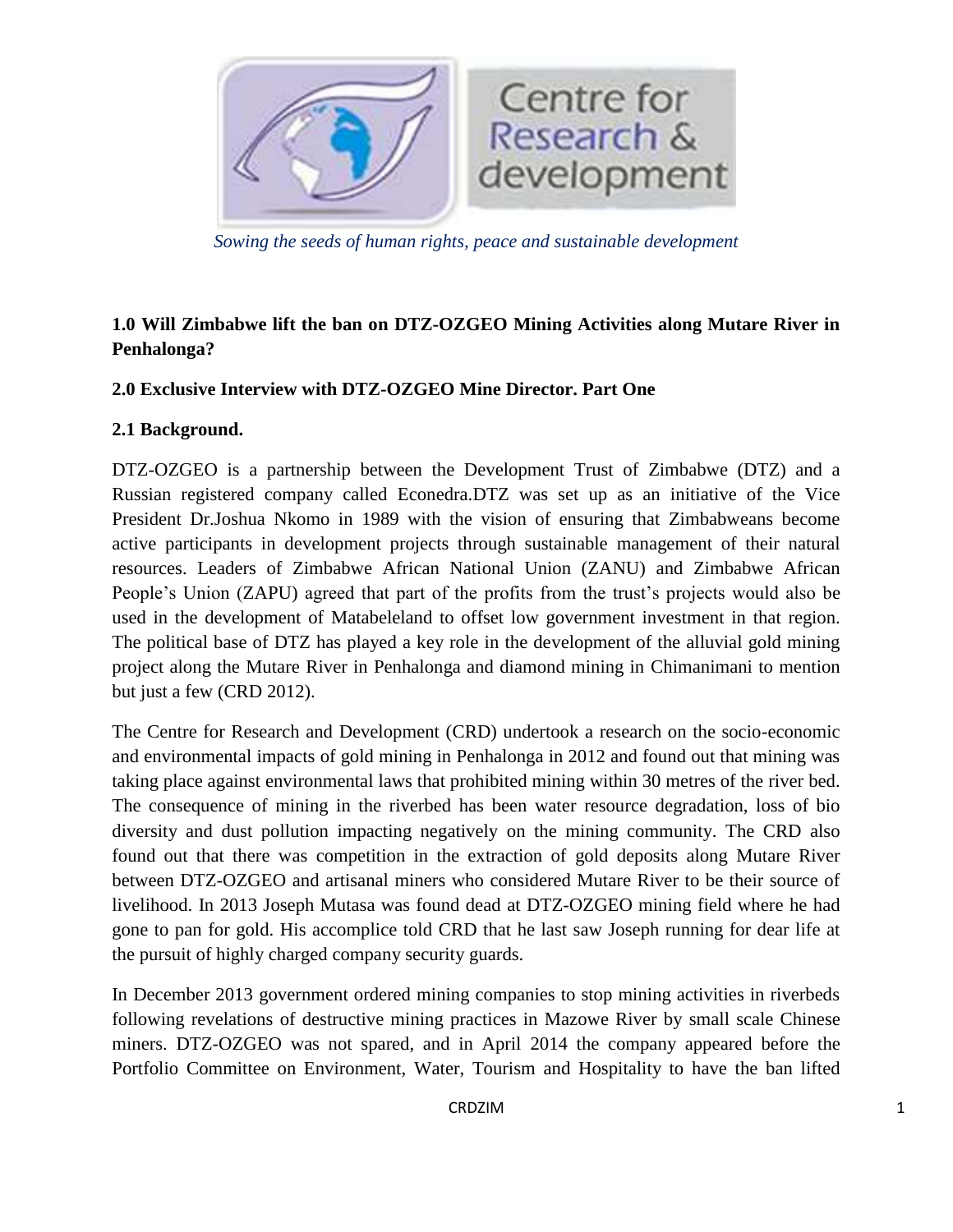sighting the plight of over 400 workers who had lost their jobs following the ban. The government did not hid the call and went on to effect more stringent measures through in acting Statutory Instrument 92 of 2014 ,Environmental Management(Control of Alluvial Mining)regulations, which ban alluvial mining in river beds,banks,wetlands and any land within 200 metres of naturally defined banks(Government Gazette 6 June 2014).

In light of these developments, CRD held a series of interviews with Ismaeil Shillaviek, mine director at the troubled DTZ-OZGEO Mining site in Penhalonga.



*Fig 1Mine Director Mr. Shillaviek showing CRD grass planted along Mutare river as part the of the company's environmental rehabilitation exercise.*

### **2.2 Mining licence and community development**

**Q.** .Large scale shaft mining operations have been taking place at Redwing mine in Penhalonga for over a century now. The government did not consider any option by mining companies to carry out mining activities in the riverbed because of the disastrous environmental impacts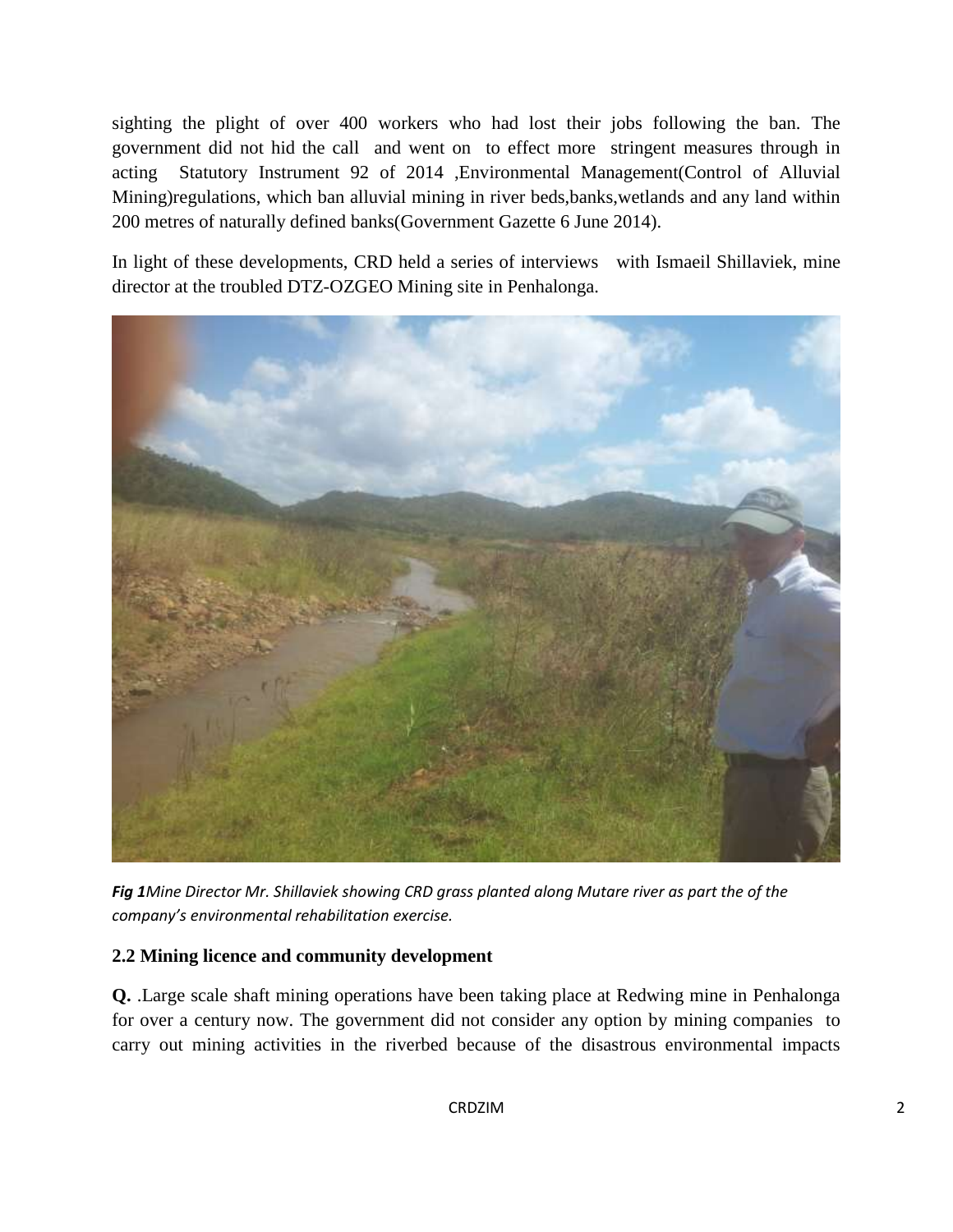associated with it. Why was DTZ-OZGEO then granted a special grant to mine in Mutare River in 1995?

**A .**We got an exploration order in 1995 to explore for gold in many rivers in Zimbabwe and what we found here I believe is the biggest alluvial gold deposits in Zimbabwe. We have the best Russian experience and technology of mining in the river bed and we use the best rehabilitation practices. We do not use mercury to separate our gold like informal gold miners. We pay tax to government and create employment for the community unlike panners whose activities are difficult to control and government cannot easily collect revenue from them.

**Q.**There has been an outcry from government over what they suspect to be covert mining practices including smuggling of gold through the border with Mozambique? Is DTZ-OZGEO remitting money to fiscus?

A. Government is the sole buyer of the gold that we mine. We do not smuggle gold, it is sent to fidelity printers. We are even prepared to publicise dividend but some of our partners are not happy with that.

**Q**.Who is not happy with your company availing such information to the public?

**A**. At one point we tried to do that in 2012 and someone from the ZMDC strongly warned us against it.

**Q**.We noticed that roads are in a deplorable state and when we interviewed some residents of this community they claimed that your heavy trucks are destroying their roads? The community here is largely poor and not benefitting directly from your mining operations. What are you doing to address these concerns as part of your social corporate responsibility?

**A**. It is not our responsibility to refurbish roads for the community. We are business people and we pay tax to government and Mutasa Rural District Council. It is their mandate to upgrade roads and infrastructure not DTZ-OZGEO.Infact you must help educate members of the community especially politicians to give space for business to grow just like in the developed world without interference in order for it to multiply and reach levels where it becomes profitable to meet some of these community expectations. We have contributed in many ways though including building an orphanage at St Augustine school, paying school fees for best students there. We sent one student to the school of mines in Bulawayo and some we are sending to Russian Universities so that they can come back and operate machinery at the company. We have also formed a trust in Muchena where we are training locals on replanting indigenous trees. The biggest challenge is that the community expects more from us and we cannot meet all their expectations.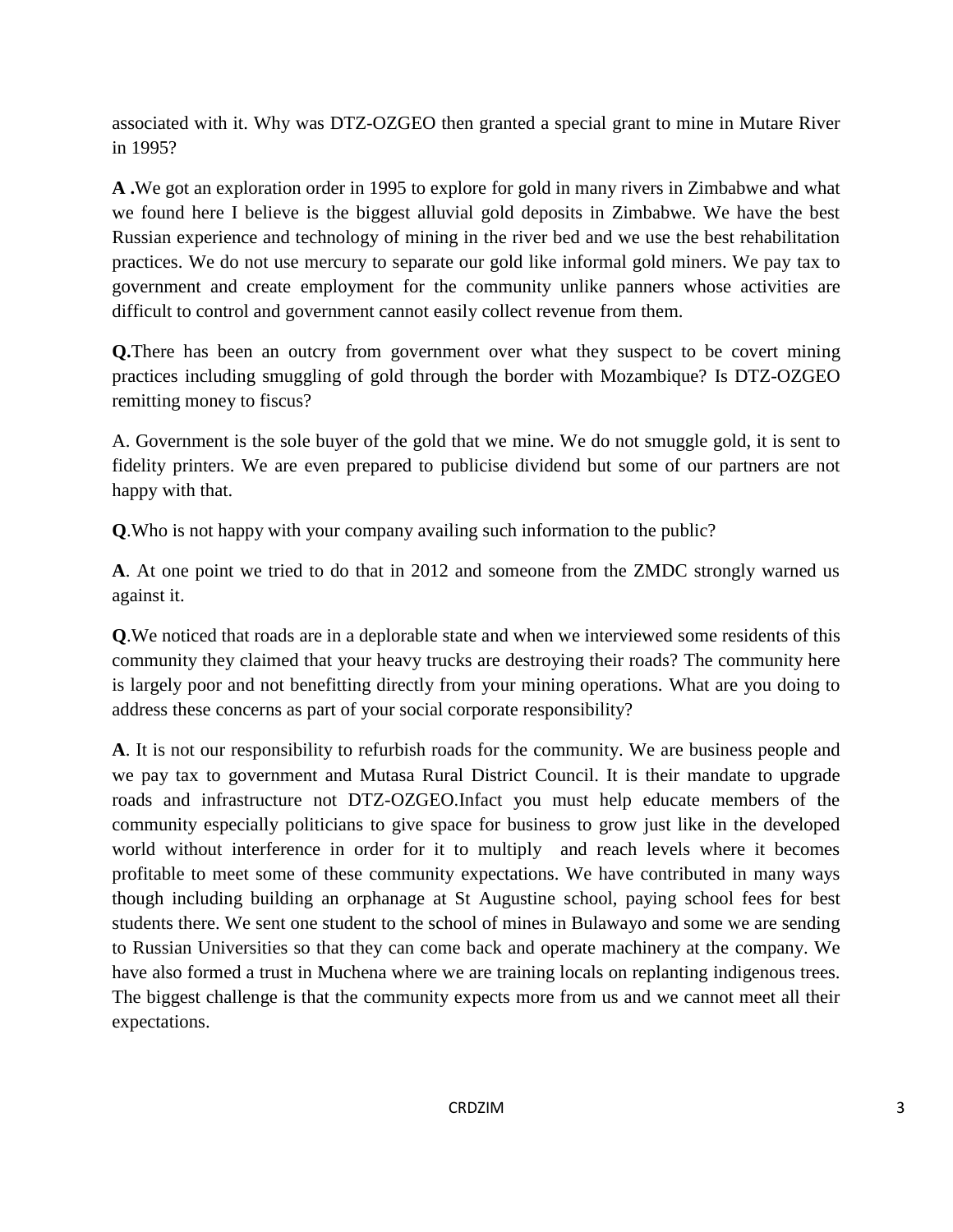**Q**. Does the company meet the indeginisation requirements people claim that Russians are in total control of mining operations and locals are operating on the fringe of this mining venture?

**A.** We are in a 50/50 percent shareholding with our Zimbabwean counterpart. The company employs over 450 people mostly Zimbabweans and some of them are in higher positions than me. However the laws in the mining sector are too many in this country and confuse investors. We do not understand this phrase "that people must benefit ". We pay tax to government so why must people benefit from us again? We may consider starting different projects altogether because of the prevailing situation. When we started mining operations in the 90s we did not have people coming to our company to demand money. Today everyone wants a share and politicians are telling villagers that the resources belong to them. The government must come up with one mining law that does not confuse us. We need years of mining for us to be able to give shares to the community.

### **2.3 Illegal panning activities**

**Q.**How are you then going to address the issue of panners who are fighting for mining space with your company because they believe they are the rightful owners of this resource? Have you compensated the family of Joseph Mutasa who was murdered by your company security guards here?

**A.** The company guards did not kill him there is no evidence. We however apologized to the family for the incident and gave them some form of assistance. Panners are being driven to the mining site by poverty which DTZ-OZGEO on its own cannot address. It is a serious issue that must be addressed at national level and I urge government to come up with solutions to this problem. We have had several meetings with residents associations and local council over this issue but nothing tangible has come out. We can only defend our interests in the mean while.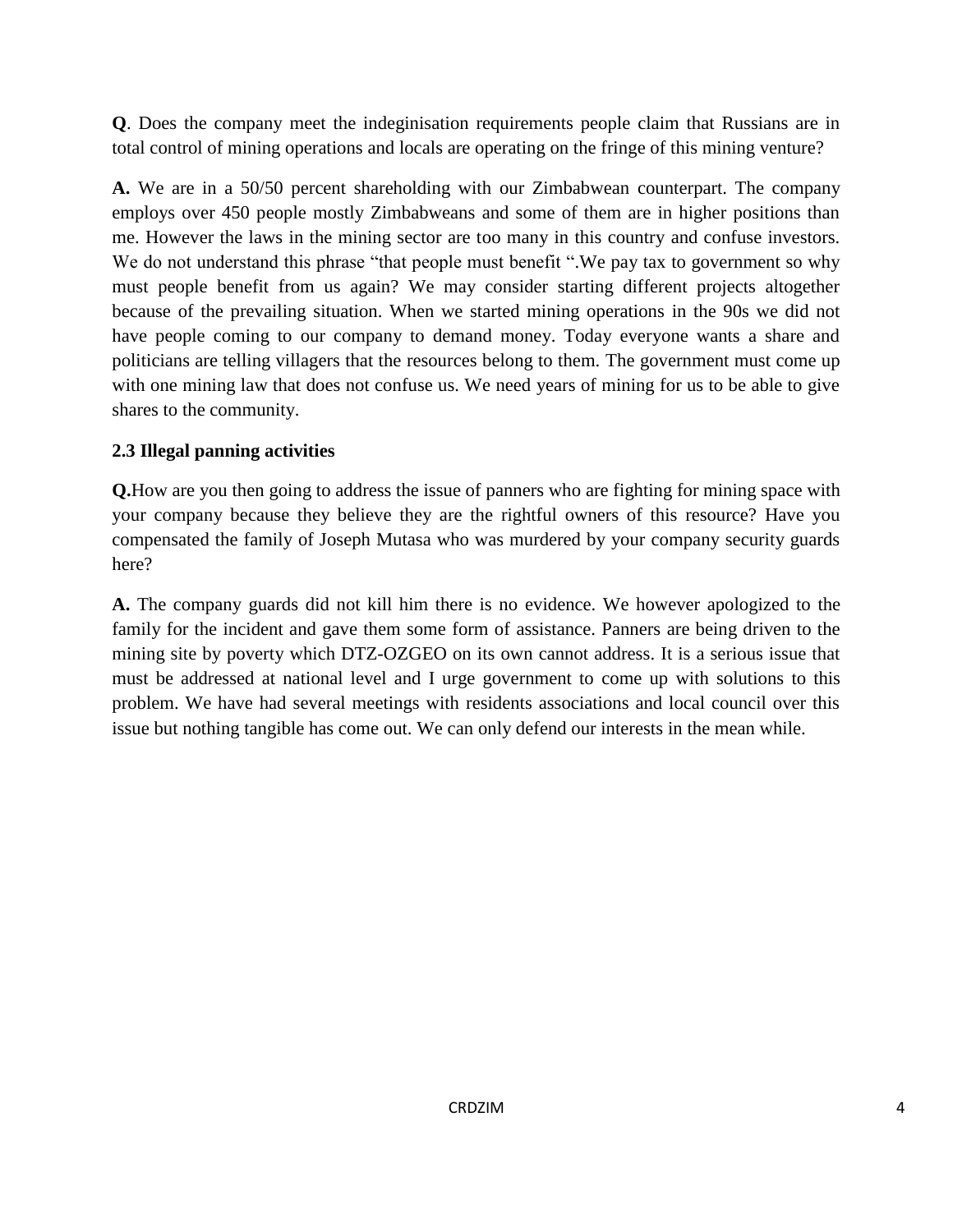

**Fig 2 & 2.1** *Illegal panning activities along Mutare River where DTZ-OZGEO has carried out rehabilitation exercise. Mining has failed to address socio-economic challenges of the immediate community.*

#### **2.4 Environmental Concern and Suspension of mining operation**

**Q.** Judging by what we are seeing in section 3 and 4 of your mining sites it looks like you are concentrating more on extraction than rehabilitation. Why have you failed to meet the agreed targets set by EMA to rehabilitate the environment that you have destroyed in your first phase of mining operations?

**A.** The rehabilitation exercise is very expensive and we need to mine in order to finance it. The country went through a meltdown for a number of years but DTZ-OZGEO did not close mining operations like what other companies did. We struggled during this period and we have not yet fully recovered. We are also not making a lot of profit out of this mining venture because the cost of diesel and repairing of machinery that is constantly breaking down is very high. We have an obligation to reclaim the land and I admit that the process has been very slow.

We have a nursery at DTZ-OZGEO for grass, indigenous and exotic trees that we plant after reclaiming the land. We have a programme called green Zimbabwe Campaign where we have partnered 14 schools in the district to plant trees in their communities as well. We provide them with seeds and we have also set nurseries at some of the schools and to date over 5000 trees have been planted in Mutasa District. We appeal to EMA to give us more time by allowing the company to continue mining so that we can raise the financial resources required.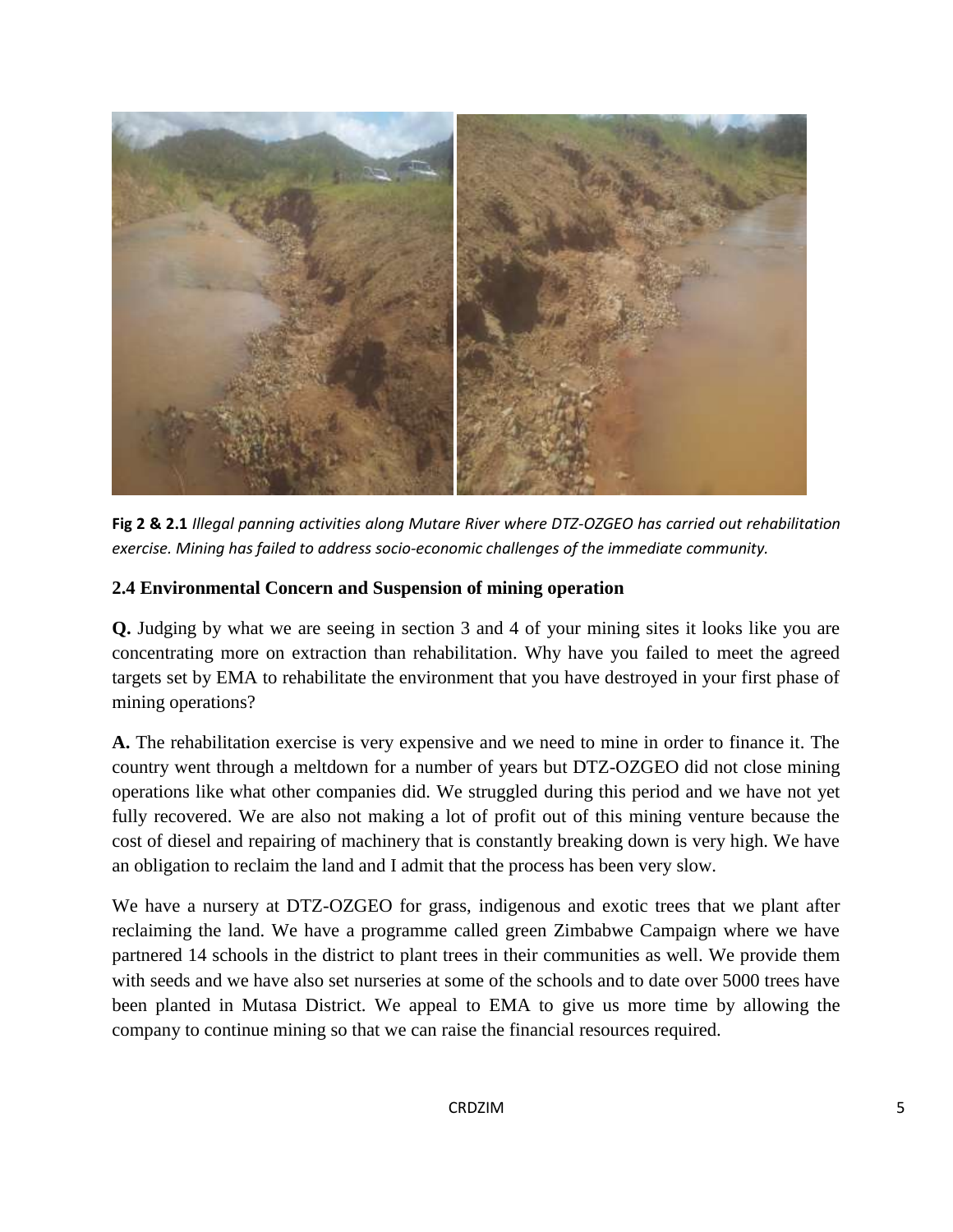

*Fig 3. Section A of Mutare River where rehabilitation has been completed. One EMA official described the rehabilitation exercise done here as "environmentally unsustainable". Fig 3.2.Nursery Plant at DTZ-OZGEO growing plants to restore biodiversity destroyed out of years of mining in the river bed. The nursery is also providing plants for the green Zimbabwe campaign.*



*Fig 4* No rehabilitation taking place along Mutare River at present. According to DTZ-OZGEO they  $6$ *need to continue mining in order to finance the exercise. The community fears that they may become permanent victims of a degraded environment if a solution is not found soon*.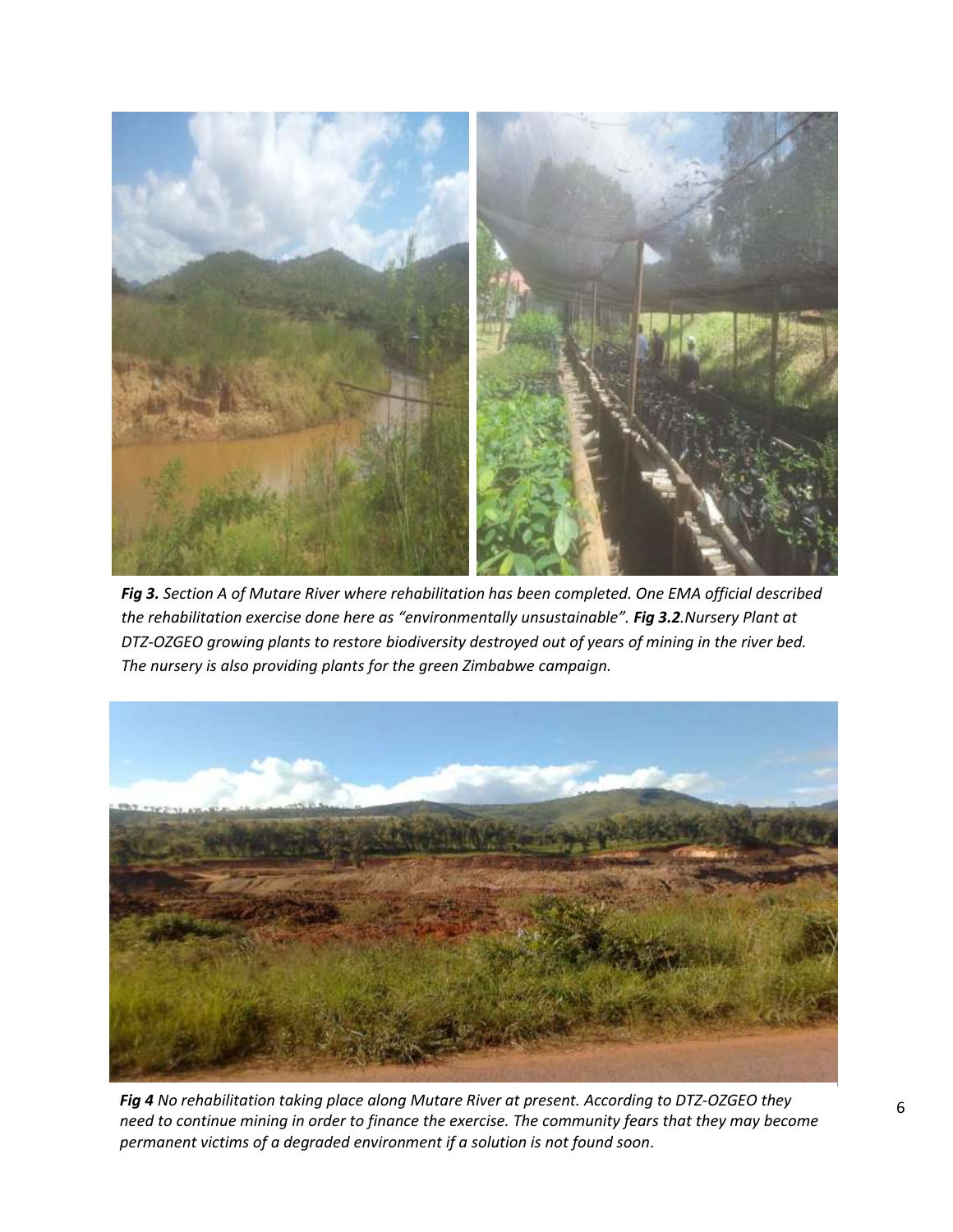

*Fig 5 Land Reclamation yet to begin at Premier where DTZ-OZGEO has been mining along Mutare River causing large scale degradation to commercial land*.

**Q.** The Environmental Management Agency (EMA) has allowed DTZ-OZGEO to mine in Mutare River in direct violation of environmental laws in Zimbabwe over the years. Why have they decided to stop you now?

**A.** We have a cordial relationship with EMA and we have been working very hard to comply with their regulations. Politicians gave mining contracts to Chinese companies who do not have experience to mine in Mazowe River and this triggered everything. Now other politicians are complaining that DTZ-OZGEO must close because others have been closed as well. My challenge with politicians is that why did they grant us this licence in the first place? Each and every time a new politician comes into office new orders are given. Zimbabwe will not have as many investors coming to invest here because politicians are unreliable. We have been to EMA several times and they keep telling us that we have to go to Harare because the decision came from Harare.

**Q.** What is the future of DTZ-OZGEO in Penhalonga now that government has added more prohibitive laws against alluvial mining on riverbeds?

**A.** We have appeared before the portfolio committee on Environment Water Tourism and Hospitality to lobby government to reverse the ban and consider the plight of our workers. We need to pay over 500 workers who have now gone for over 6 months without salaries.